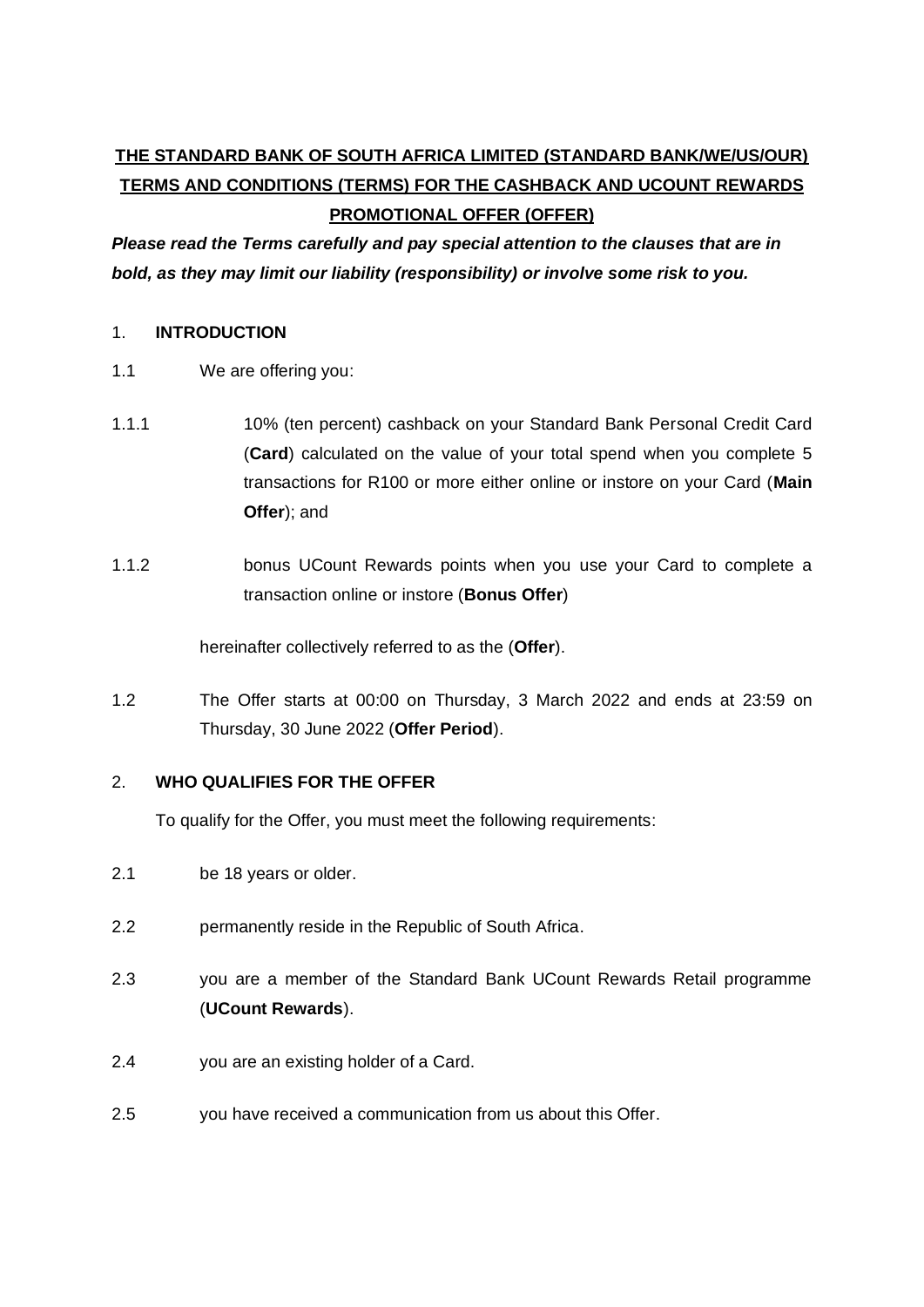### 3. **HOW TO ACCEPT THE OFFER**

- 3.1 You must during the Offer Period:
- 3.1.1 complete 5 transactions online or instore on your Card between 3 March 2022 and 31 March 2022 to qualify for the Main Offer. The Main Offer will be calculated subject to a maximum spending cap of R100 for each transaction; and
- 3.1.2 use your Card to complete a monthly transaction online or instore between 1 April 2022 and 30 June 2022 to qualify for the Bonus Offer. The Bonus Offer will be calculated monthly on the value of your Card spend.
- 3.2 You must meet all of the qualifying criteria set by us from time to time in order to successfully qualify for this Offer.
- 3.3 You may only take up this Offer once during the Offer Period.

## 4. **GENERAL**

- 4.1 We are the promoter of the Offer. Any reference to **we/us/our** includes our directors, sponsors, agents or consultants, where the context allows for it.
- 4.2 By participating in the Offer, you agree to be bound by:
- 4.2.1 these Terms;
- 4.2.2 The UCount Rewards terms and conditions; and
- 4.2.3 The Card terms and conditions.
- 4.3 These Terms apply to the Offer and to all information (including promotional or advertising material that is published) in relation to the Offer.
- 4.4 The Offer will be credited as follows:
- 4.4.1 The Main Offer will be credited back to your Card within 14 (fourteen) days after the Offer Period; and